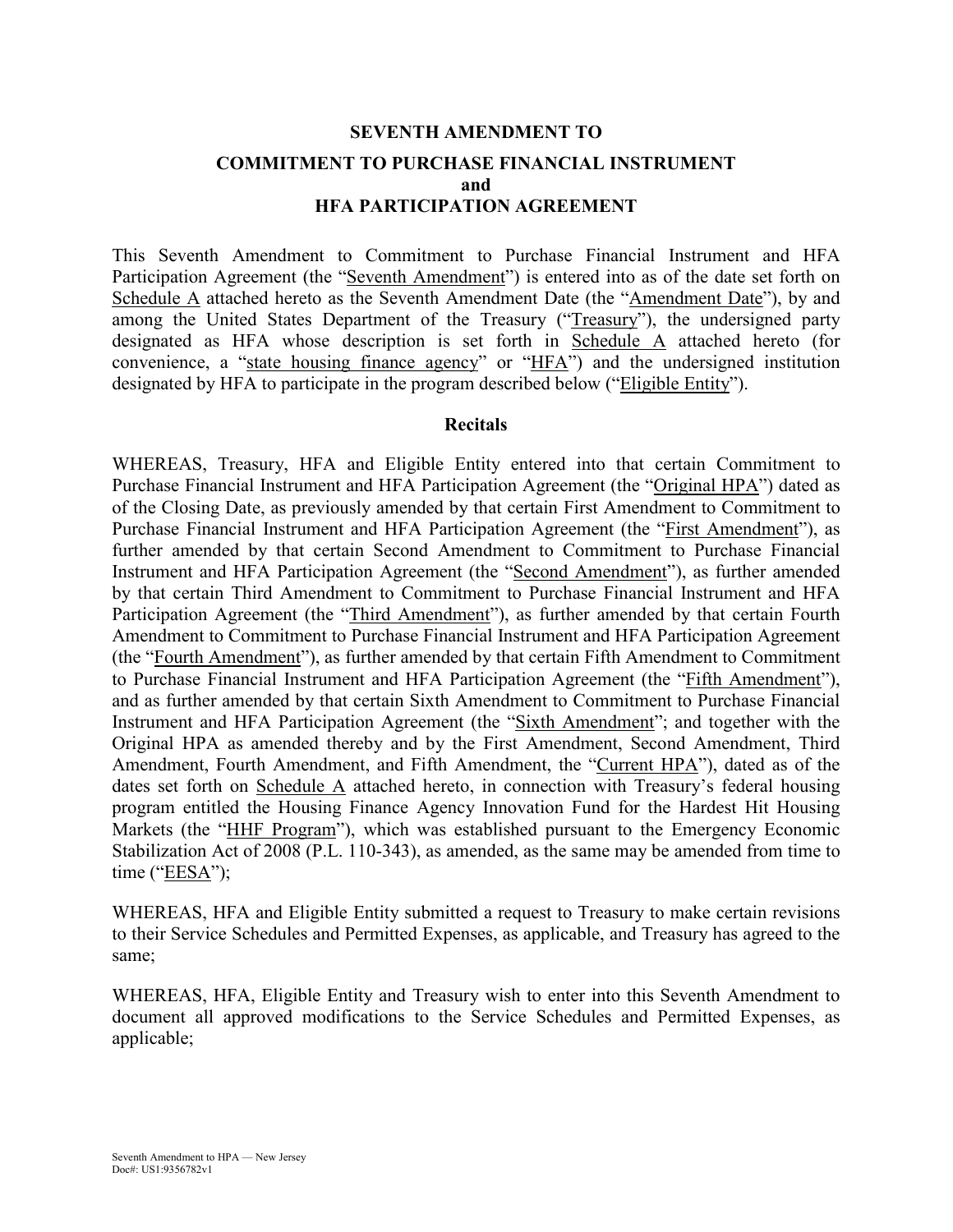Accordingly, in consideration of the representations, warranties, and mutual agreements set forth herein and for other good and valuable consideration, the receipt and sufficiency of which are hereby acknowledged, Treasury, HFA and Eligible Entity agree as follows.

## **Agreement**

## **1. Amendments**

A. Definitions. All references in the Current HPA to the "Agreement" shall mean the Current HPA, as further amended by this Seventh Amendment; and all references in the Current HPA to Schedules A, B or C shall mean the Schedules A, B or C attached to this Seventh Amendment. All references herein to the "HPA" shall mean the Current HPA, as further amended by this Seventh Amendment.

B. Schedule A. Schedule A attached to the Current HPA is hereby deleted in its entirety and replaced with Schedule A attached to this Seventh Amendment.

C. Schedule B. Schedule B attached to the Current HPA is hereby deleted in its entirety and replaced with Schedule B attached to this Seventh Amendment.

D. Schedule C. Schedule C attached to the Current HPA is hereby deleted in its entirety and replaced with Schedule C attached to this Seventh Amendment.

## **2. Representations, Warranties and Covenants**

A. HFA and Eligible Entity. HFA and Eligible Entity, each for itself, make the following representations, warranties and covenants to Treasury and the truth and accuracy of such representations and warranties and compliance with and performance of such covenants are continuing obligations of HFA and Eligible Entity, each as to itself. In the event that any of the representations or warranties made herein cease to be true and correct or HFA or Eligible Entity breaches any of its covenants made herein, HFA or Eligible Entity, as the case may be, agrees to notify Treasury immediately and the same shall constitute an Event of Default under the HPA.

(1) HFA and Eligible Entity each hereby certifies, represents and warrants as of the date hereof that each of the representations and warranties of HFA or Eligible Entity, as applicable, contained in the HPA are true, correct, accurate and complete in all material respects as of the date hereof. All covenants of HFA or Eligible Entity, as applicable, contained in the HPA shall remain in full force and effect and neither HFA, nor Eligible Entity is in breach of any such covenant.

(2) Eligible Entity has the full corporate power and authority to enter into, execute, and deliver this Seventh Amendment and any other closing documentation delivered to Treasury in connection with this Seventh Amendment, and to perform its obligations hereunder and thereunder

(3) HFA has the full legal power and authority to enter into, execute, and deliver this Seventh Amendment and any other closing documentation delivered to Treasury in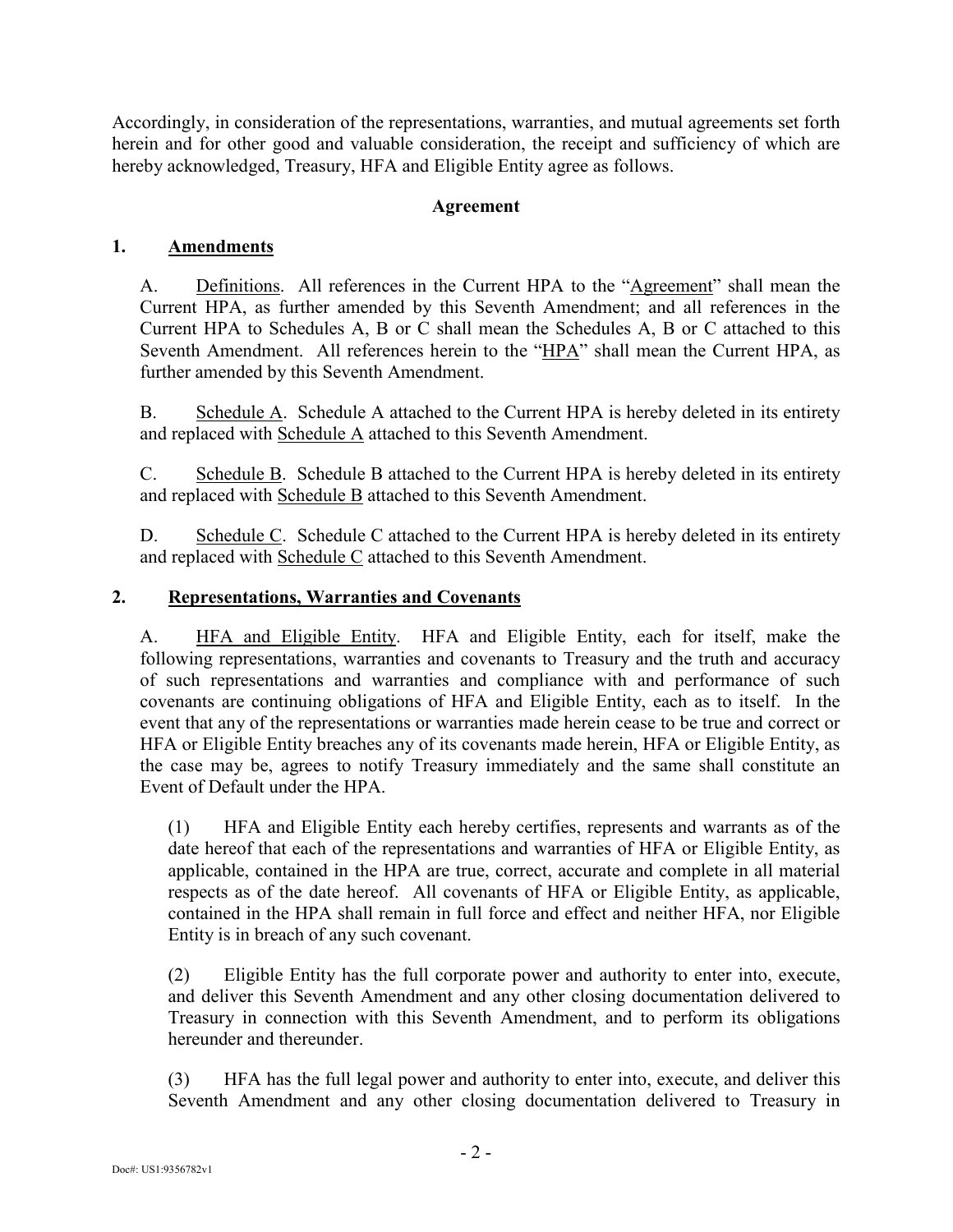connection with this Seventh Amendment, and to perform its obligations hereunder and thereunder.

## **3. Miscellaneous**

A. The recitals set forth at the beginning of this Seventh Amendment are true and accurate and are incorporated herein by this reference.

B. Capitalized terms used but not defined herein shall have the meanings ascribed to them in the HPA.

C. Any provision of the HPA that is determined to be prohibited or unenforceable in any jurisdiction shall, as to such jurisdiction, be ineffective to the extent of such prohibition or unenforceability without invalidating the remaining provisions of the HPA, and no such prohibition or unenforceability in any jurisdiction shall invalidate such provision in any other jurisdiction.

D. This Seventh Amendment may be executed in two or more counterparts (and by different parties on separate counterparts), each of which shall be deemed an original, but all of which together shall constitute one and the same instrument. Facsimile or electronic copies of this Seventh Amendment shall be treated as originals for all purposes.

## [SIGNATURE PAGE FOLLOWS; REMAINDER OF PAGE INTENTIONALLY LEFT BLANK]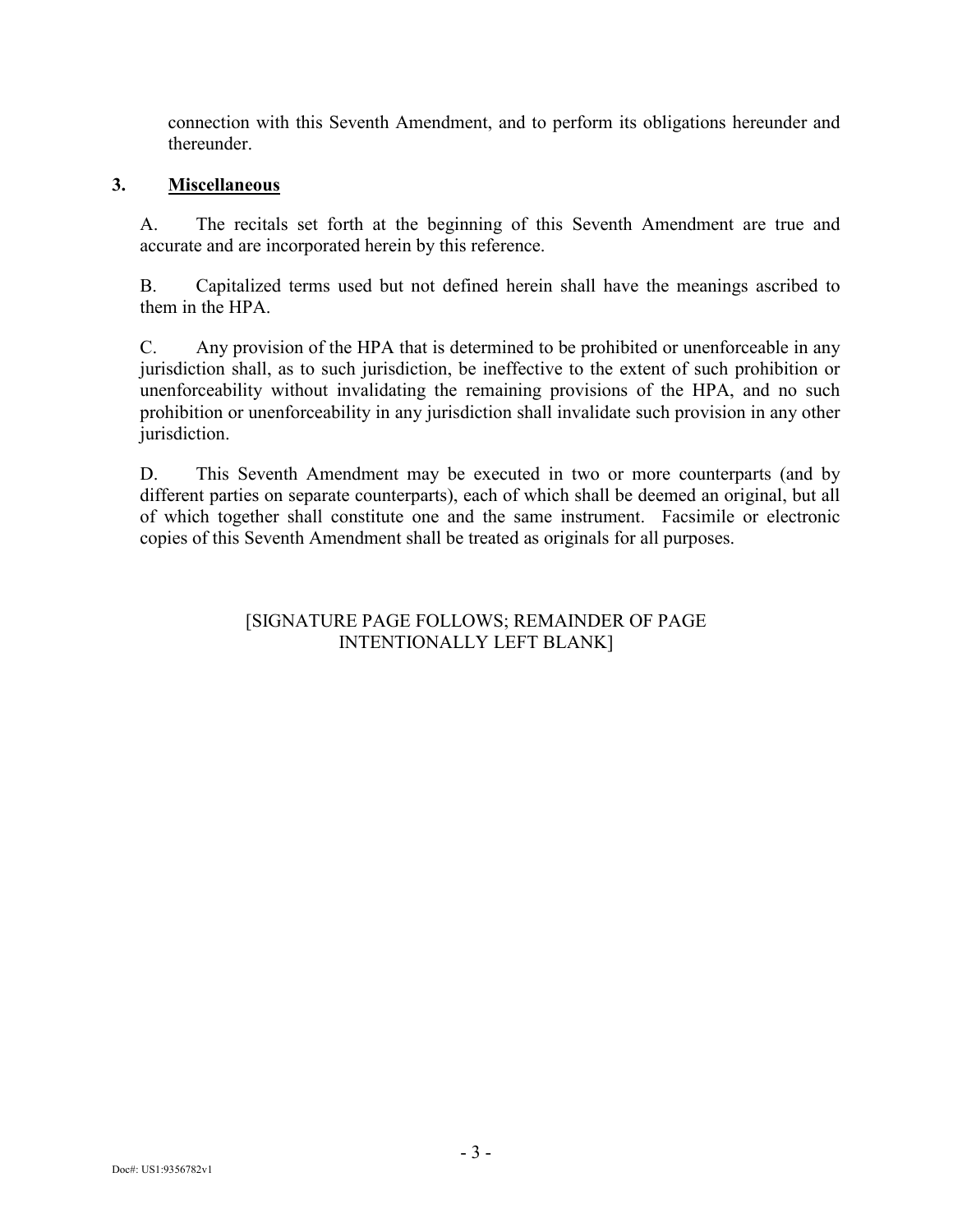**In Witness Whereof**, HFA, Eligible Entity and Treasury by their duly authorized officials hereby execute and deliver this Seventh Amendment to Commitment to Purchase Financial Instrument and HFA Participation Agreement as of the Amendment Date.

### **HFA**: **TREASURY**:

NEW JERSEY HOUSING AND MORTGAGE FINANCE AGENCY UNITED STATES DEPARTMENT OF THE **TREASURY** 

By: /s/ Anthony L. Marchetta By: Name: Anthony L. Marchetta Name: Timothy J. Bowler

Title: Executive Director Title: Acting Assistant Secretary for Financial Stability

#### **ELIGIBLE ENTITY**:

NEW JERSEY HOUSING AND MORTGAGE FINANCE AGENCY

By: /s/ Anthony L. Marchetta Name: Anthony L. Marchetta Title: Executive Director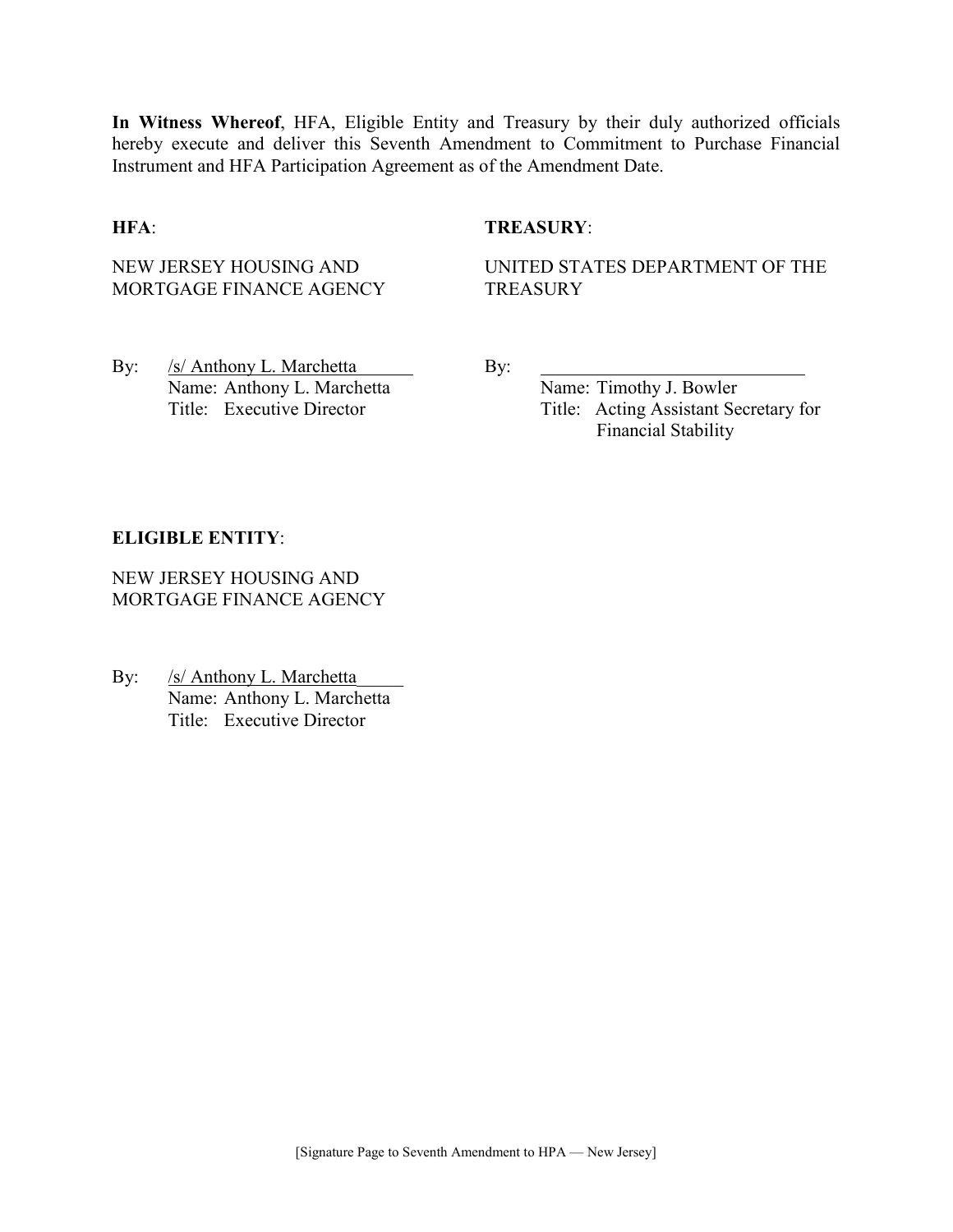# **EXHIBITS AND SCHEDULES**

Schedule A Basic Information<br>Schedule B Service Schedules

Schedule B Service Schedules<br>Schedule C Permitted Expense

Permitted Expenses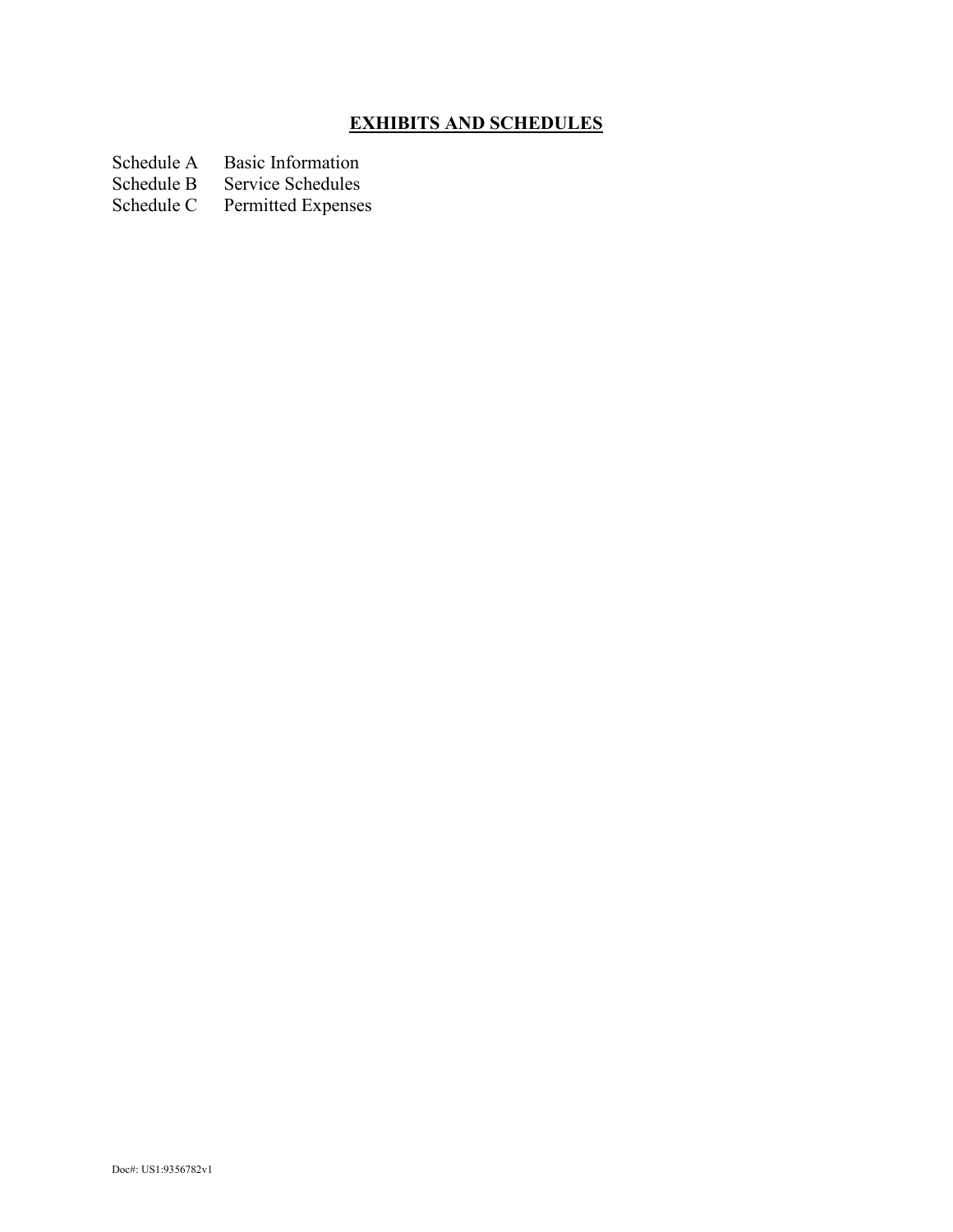### **SCHEDULE A**

## **BASIC INFORMATION**

| <b>Eligible Entity Information:</b>     |                                                                                                                                                                    |  |
|-----------------------------------------|--------------------------------------------------------------------------------------------------------------------------------------------------------------------|--|
| Name of the Eligible Entity:            | Jersey Housing and Mortgage<br>Finance<br>New<br>Agency <sup>1</sup>                                                                                               |  |
| Corporate or other organizational form: | body, politic and corporate of the State of<br>New Jersey established and existing under<br>the New Jersey Statutes<br>Annotated<br>$(N.J.S.A.)$ § 55:14K et. seq. |  |
| Jurisdiction of organization:           | New Jersey                                                                                                                                                         |  |
| Notice Information:                     |                                                                                                                                                                    |  |
| <b>HFA</b> Information:<br>Name of HFA: | New Jersey Housing and Mortgage Finance Agency                                                                                                                     |  |
|                                         |                                                                                                                                                                    |  |
| Organizational form:                    | body, politic and corporate of the State of<br>New Jersey established and existing under<br>the New Jersey Statutes<br>Annotated<br>$(N.J.S.A.)$ § 55:14 et. seq.  |  |
| Date of Application:                    | September 1, 2010                                                                                                                                                  |  |
| Date of Action Plan:                    | September 1, 2010                                                                                                                                                  |  |
| Notice Information:                     |                                                                                                                                                                    |  |
| Program Participation Cap:              | \$300,548,144.00                                                                                                                                                   |  |

 $\overline{a}$ 

<span id="page-5-0"></span><sup>1</sup> References in the Agreement to the term "HFA" shall mean the New Jersey Housing and Mortgage Finance Agency ("NJHMFA") in its capacity as an HFA as such term is used in the Agreement; references in the Agreement to the term "Eligible Entity" shall mean NJHMFA, in its capacity as Eligible Entity as such term is used in the Agreement.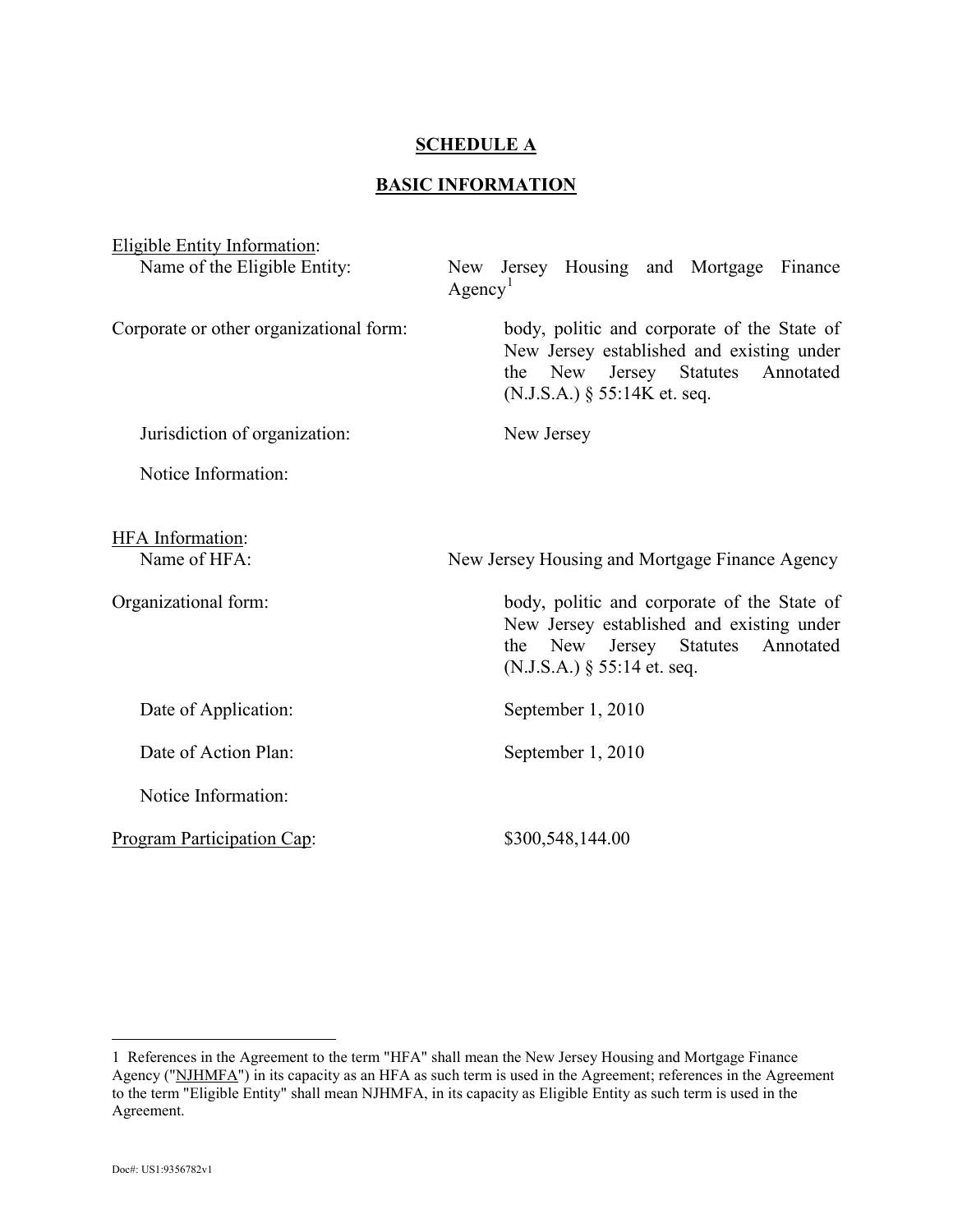| Portion of Program Participation Cap<br>Representing Original HHF Funds:     | N/A                                                                                                                               |
|------------------------------------------------------------------------------|-----------------------------------------------------------------------------------------------------------------------------------|
| Portion of Program Participation Cap<br>Representing Unemployment HHF Funds: | \$112,200,637.00                                                                                                                  |
| Permitted Expenses:                                                          | \$38,615,000.00                                                                                                                   |
| Closing Date:                                                                | September 23, 2010                                                                                                                |
| <b>First Amendment Date:</b>                                                 | September 29, 2010                                                                                                                |
| <b>Second Amendment Date:</b>                                                | December 16, 2010                                                                                                                 |
| Third Amendment Date:                                                        | August 31, 2011                                                                                                                   |
| Fourth Amendment Date:                                                       | January 25, 2012                                                                                                                  |
| <b>Fifth Amendment Date:</b>                                                 | <b>August 24, 2012</b>                                                                                                            |
| <b>Sixth Amendment Date:</b>                                                 | October 30, 2013                                                                                                                  |
| Seventh Amendment Date:                                                      | April 11, 2014                                                                                                                    |
| <b>Eligible Entity Depository Account Information:</b>                       | See account information set forth in the<br>Depository Account Control Agreement<br>Eligible<br>between Treasury<br>and<br>Entity |

regarding the HHF Program.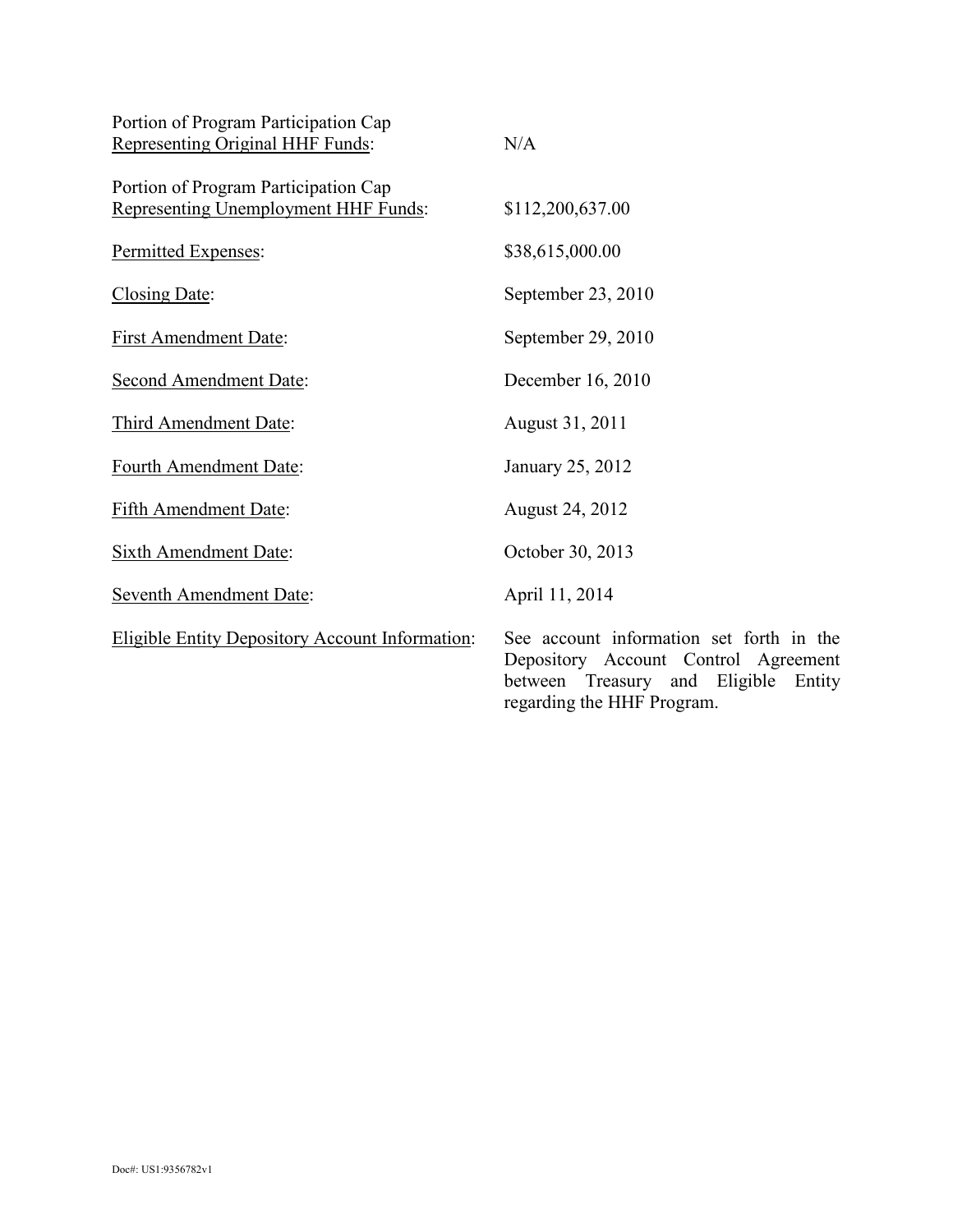#### **SCHEDULE B**

## **SERVICE SCHEDULES**

The Service Schedules attached as Schedule B to the Current HPA are hereby deleted in their entirety and replaced with the attached Service Schedules (numbered sequentially as Service Schedule B-1, Service Schedule B-2, et. seq.), which collectively comprise Schedule B to the HPA.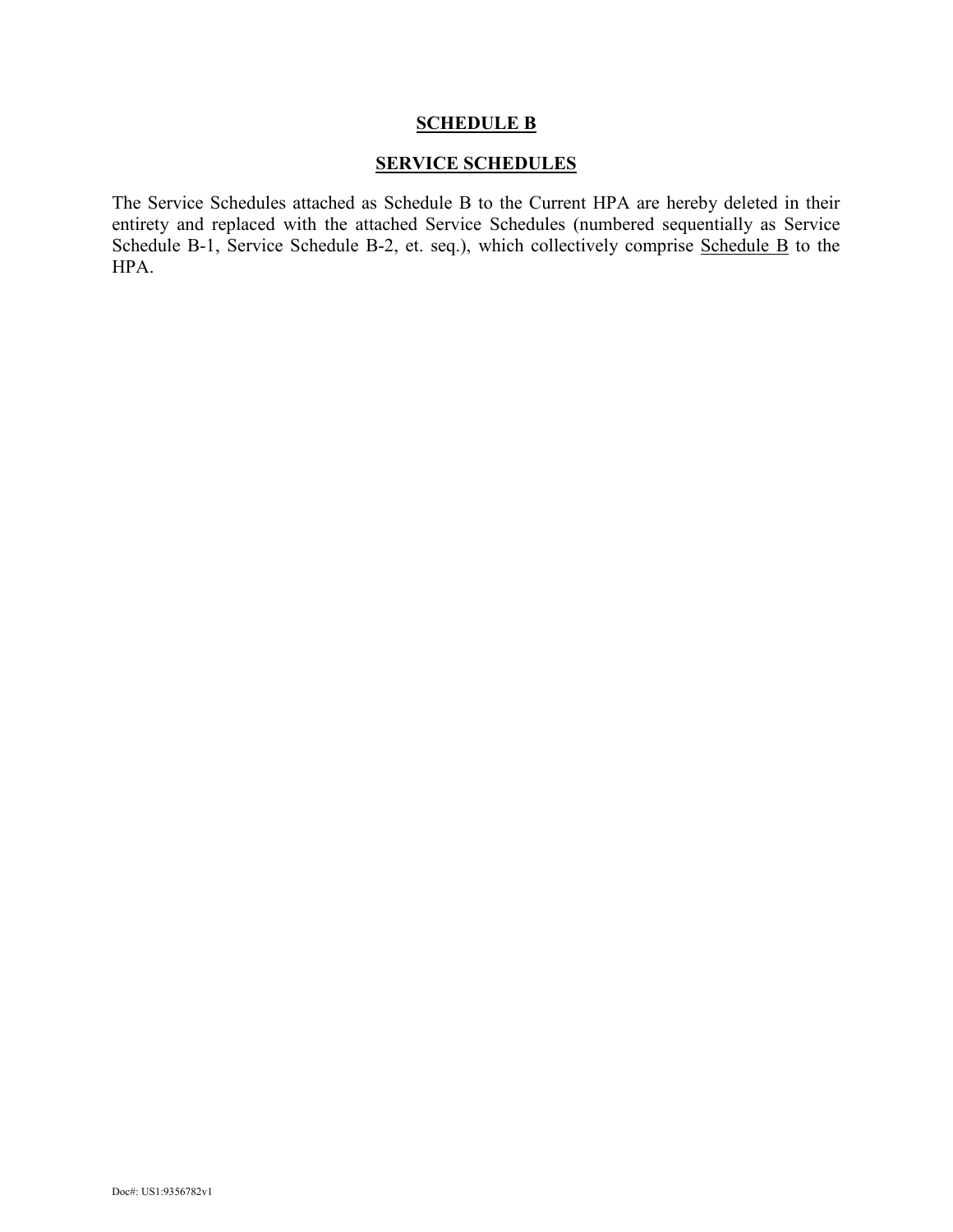## **SERVICE SCHEDULE B-1**

# **NEW JERSEY HOMEKEEPER PROGRAM (NJHK)**

# **Summary Guidelines**

| 1. Program Overview | The New Jersey Housing and Mortgage Finance Agency<br>(NJHMFA) has created the New Jersey HomeKeeper Program<br>(NJHK).                                                                                                                                                                                                                                                                                                                                                                                                                                                                                                                                   |
|---------------------|-----------------------------------------------------------------------------------------------------------------------------------------------------------------------------------------------------------------------------------------------------------------------------------------------------------------------------------------------------------------------------------------------------------------------------------------------------------------------------------------------------------------------------------------------------------------------------------------------------------------------------------------------------------|
|                     | This program will provide 0% interest rate, deferred-payment<br>mortgage loans to unemployed and substantially underemployed<br>homeowners who, through no fault of their own, are financially<br>unable to make their mortgage payments and are in danger of<br>losing their homes to foreclosure. While the homeowner seeks<br>work or job training for a new career, NJHK loan proceeds may<br>be used to cover mortgage arrearages and/or an approved amount<br>of homeowner monthly mortgage payments including principal<br>and interest, property taxes, property insurance, mortgage<br>insurance and, if applicable, homeowner association dues. |
|                     | The housing counseling agency shall recommend - and the NJHK<br>staff shall review for approval $-$ a plan of action for each<br>homeowner that addresses the proposed use of NJHK mortgage<br>loan proceeds for these key purposes:                                                                                                                                                                                                                                                                                                                                                                                                                      |
|                     | One-time payment to settle mortgage arrearages<br>accumulated during a period of unemployment [Note:<br>Assistance may only cover arrearages accumulated during<br>a period of unemployment or substantial<br>underemployment.] for homeowners who experienced lost<br>employment income and have since found new work but<br>need help to bring their mortgage current; and/or                                                                                                                                                                                                                                                                           |
|                     | Payment of arrearages as needed and an approved amount<br>of mortgage payment assistance while the homeowner<br>actively seeks work or participates in an approved job<br>training program. The homeowner will be expected to<br>report on and document employment status on a regular<br>basis in accordance with program requirements.                                                                                                                                                                                                                                                                                                                  |
|                     | The maximum NJHK mortgage loan amount shall be \$48,000.<br>All loan proceeds shall be held in escrow by the NJHK and may<br>be used to pay existing mortgage arrearages and/or an approved<br>amount of the homeowner's existing mortgage payments each<br>month. Existing mortgage payments include principal and                                                                                                                                                                                                                                                                                                                                       |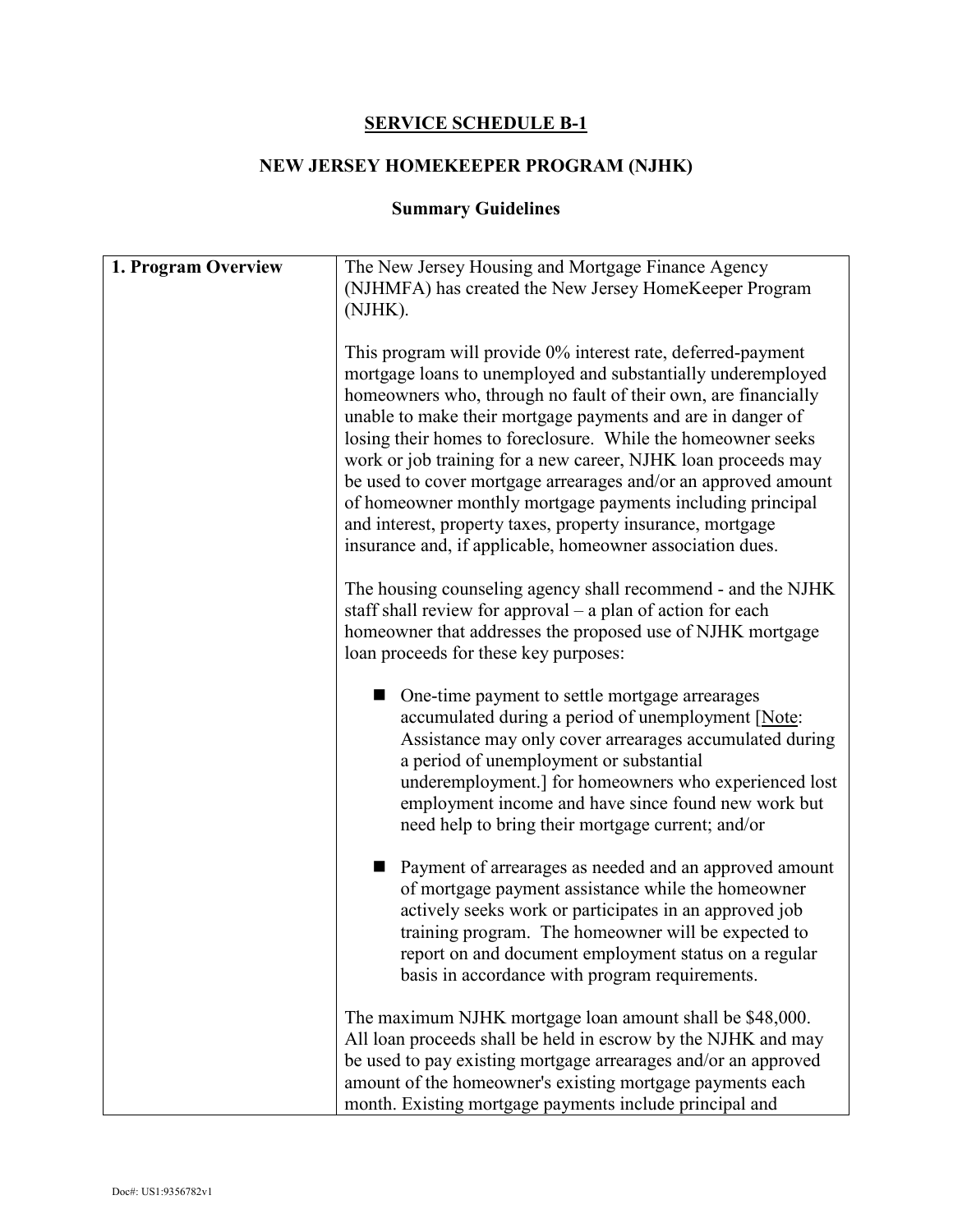|                                                                         | interest, property taxes, homeowner insurance, mortgage<br>insurance and homeowner association dues (if any).                                                                                                                                                                                                                                                                                                                                                                                                                                                                                                                                                                                                                                                                                                                                                                                                                                                                                                                                                                                                                           |
|-------------------------------------------------------------------------|-----------------------------------------------------------------------------------------------------------------------------------------------------------------------------------------------------------------------------------------------------------------------------------------------------------------------------------------------------------------------------------------------------------------------------------------------------------------------------------------------------------------------------------------------------------------------------------------------------------------------------------------------------------------------------------------------------------------------------------------------------------------------------------------------------------------------------------------------------------------------------------------------------------------------------------------------------------------------------------------------------------------------------------------------------------------------------------------------------------------------------------------|
| 2. Program Goals                                                        | The goal of the NJHK Program is to promote neighborhood<br>stability in New Jersey communities by providing assistance with<br>mortgage arrears and mortgage payments to eligible homeowners<br>who, through no fault of their own, are in danger of foreclosure<br>due to a temporary loss of employment or unexpected substantial<br>underemployment and are in the process of seeking work or job<br>training that will enable them to resume making their mortgage<br>payments in full.                                                                                                                                                                                                                                                                                                                                                                                                                                                                                                                                                                                                                                             |
| 3. Target Population /<br><b>Areas</b>                                  | The program will be offered statewide.                                                                                                                                                                                                                                                                                                                                                                                                                                                                                                                                                                                                                                                                                                                                                                                                                                                                                                                                                                                                                                                                                                  |
| 4. Program Allocation<br>(Excluding Administrative<br><b>Expenses</b> ) | \$261,933,144                                                                                                                                                                                                                                                                                                                                                                                                                                                                                                                                                                                                                                                                                                                                                                                                                                                                                                                                                                                                                                                                                                                           |
| <b>5. Borrower Eligibility</b><br>Criteria                              | Eligible homeowners are not subject to maximum household<br>income limits. Homeowners must be in danger of foreclosure due<br>to a temporary loss of employment-related household income that<br>occurred through no fault of their own.<br>In addition to meeting other program underwriting criteria,<br>eligible homeowners:<br>May be current on mortgage payments but are expected to<br>become delinquent within a 90-day period due to loss of<br>employment income OR may be 30 days or more<br>delinquent on mortgage payments due to loss of<br>employment income;<br>Must provide a financial Hardship Affidavit attesting to<br>their inability to make mortgage payments. Loss of<br>employment must be documented in accordance with<br>program underwriting requirements, including evidence<br>from the state unemployment office or, if unavailable, a<br>notarized letter from the former employer indicating the<br>unemployment or underemployment was not the fault of<br>the borrower;<br>Must show evidence of having made payments on their<br>first mortgage loans, as specified in the program<br>guidelines; |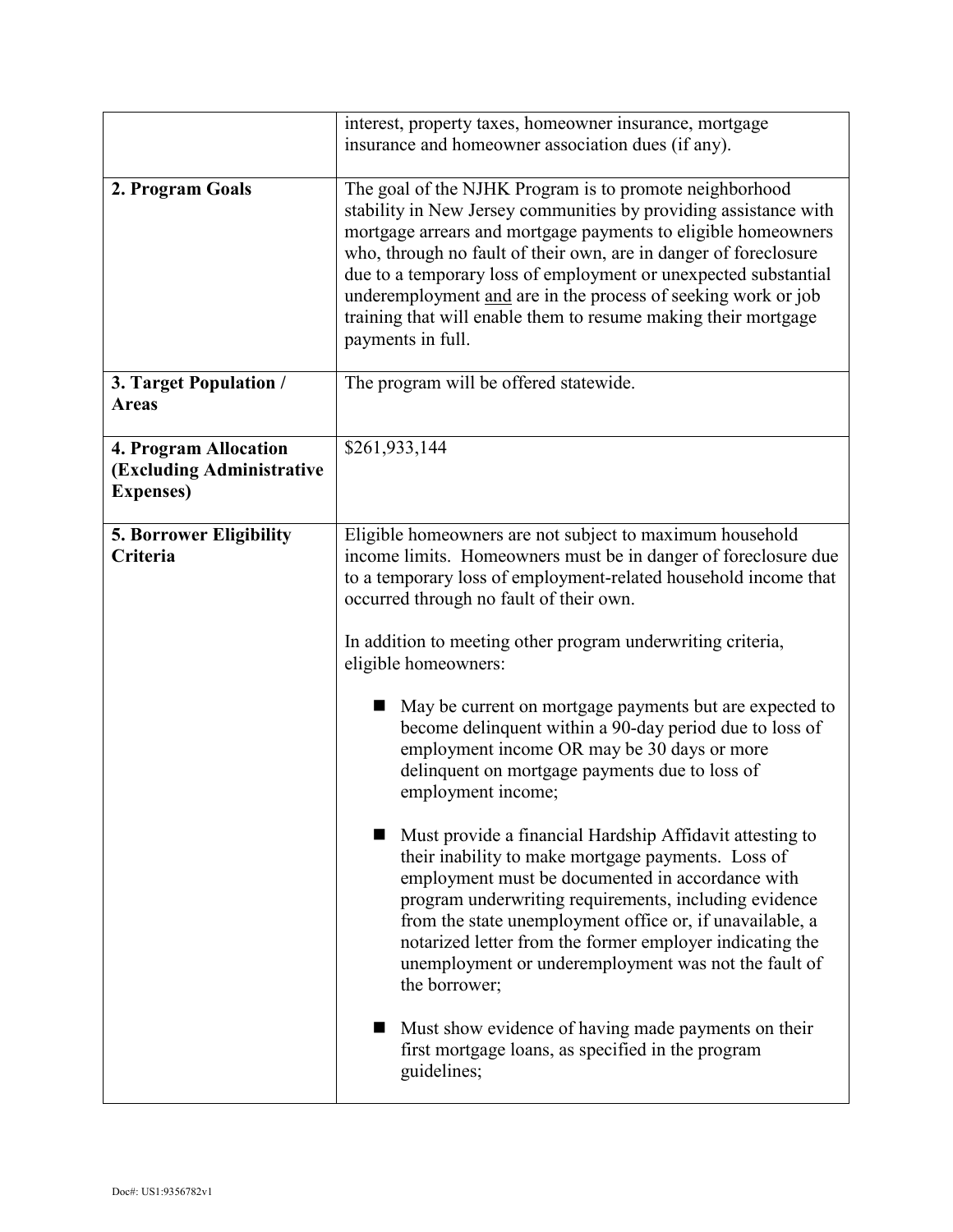|                                                   | Must exhaust other available financial resources/assets<br>(excluding recognized retirement and education savings<br>plans) before qualifying for assistance, except that they                                                                                                                                   |
|---------------------------------------------------|------------------------------------------------------------------------------------------------------------------------------------------------------------------------------------------------------------------------------------------------------------------------------------------------------------------|
|                                                   | may keep liquid assets amounting to a maximum of nine<br>months of mortgage payments;                                                                                                                                                                                                                            |
|                                                   | Must be paying, as a result of employment income loss,<br>more than 25% of gross household income each month to<br>cover all existing mortgage payments (including principal<br>and interest, property taxes, homeowners insurance,<br>mortgage insurance and, if applicable, homeowner<br>association fees);    |
|                                                   | Must have no more than a combined total of \$429,619 for<br>a one-unit dwelling or \$550,005 for a two-family dwelling<br>in outstanding principal balance due on all existing<br>mortgage loan(s) on the home at the time of application;<br>and                                                                |
|                                                   | Must participate and cooperate in sessions with an NJHK-<br>approved housing counseling agency, which will help<br>provide advice on all available programs and solutions for<br>the homeowner, including the NJHK.                                                                                              |
|                                                   | NJHK assistance shall be provided on a first come, first served<br>basis.                                                                                                                                                                                                                                        |
| 6. Property / Loan<br><b>Eligibility Criteria</b> | The eligible homeowner must own and occupy a home located in<br>New Jersey.                                                                                                                                                                                                                                      |
|                                                   | The home must contain one or two dwelling units, be an attached<br>or detached house a condominium unit or a manufactured home<br>on a foundation permanently affixed to real property owned by<br>the homeowner.                                                                                                |
| 7. Program Exclusions                             | Homeowners owning other residential real estate at the time of<br>application are ineligible.                                                                                                                                                                                                                    |
| 8. Structure of Assistance                        | All assistance shall be provided to the homeowner in the form of<br>a 0% interest rate, deferred-payment, non-recourse loan secured<br>by a mortgage that will be recorded and will take a junior lien<br>position on the home. This NJHK mortgage loan shall require no<br>monthly payments from the homeowner. |
|                                                   | Within the first five years of the closing date of the NJHK<br>mortgage loan, the full amount of the NJHK mortgage loan shall                                                                                                                                                                                    |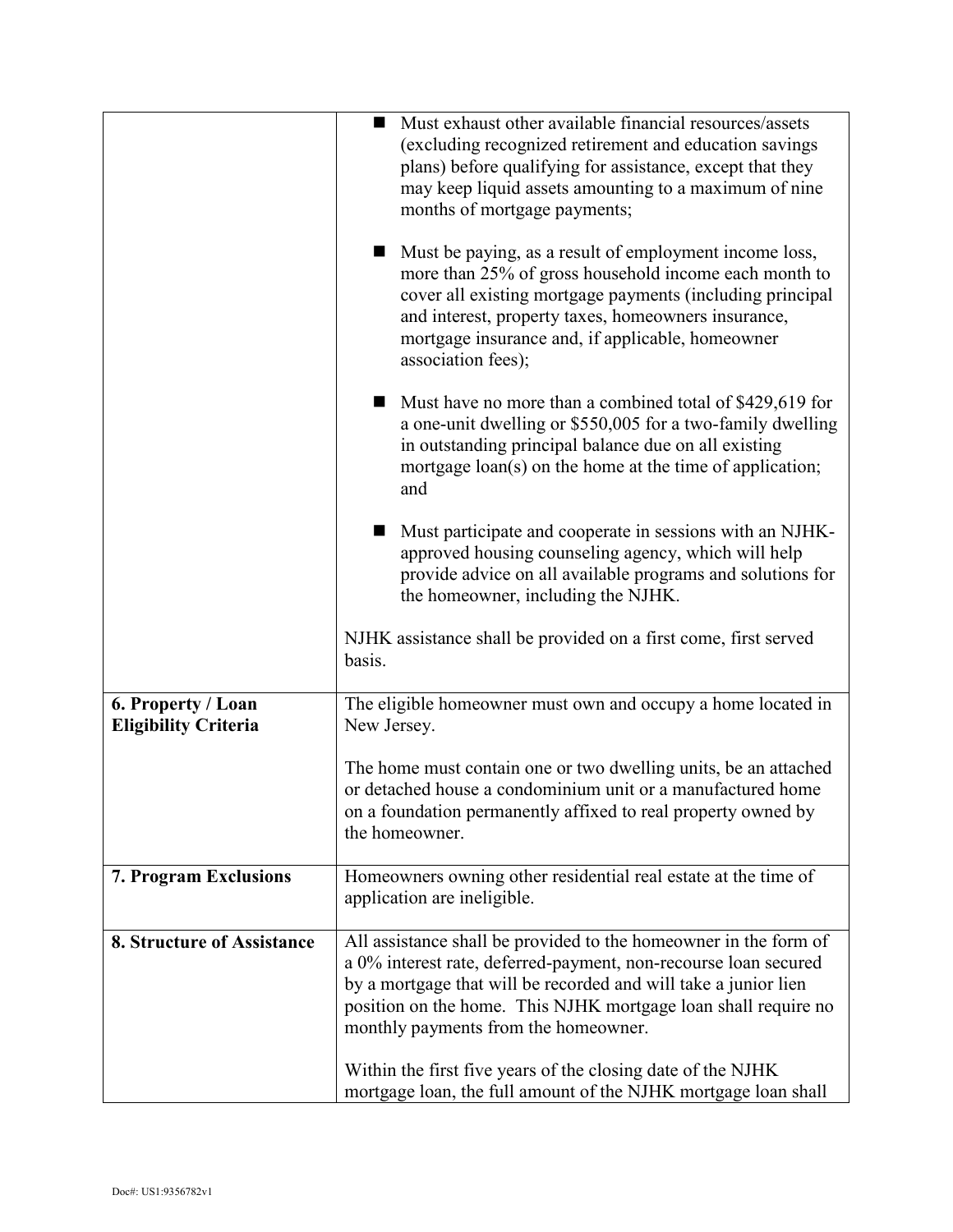|                                                            | be due and payable upon the sale or upon the transfer or upon the<br>refinance of the property (except for a lower rate/term refinance)<br>$\alpha$ if the applicant ceases to occupy the property as his/her<br>primary residence in the event there are sufficient equity proceeds<br>available from such transaction. After the fifth year, the NJHK<br>mortgage loan amount shall be forgiven 20% per year, to be<br>forgiven in full at the end of the tenth year.<br>All borrowers will be required to sign and acknowledge the<br>program guidelines and any and all other program requirements,<br>including employment status reporting. |
|------------------------------------------------------------|---------------------------------------------------------------------------------------------------------------------------------------------------------------------------------------------------------------------------------------------------------------------------------------------------------------------------------------------------------------------------------------------------------------------------------------------------------------------------------------------------------------------------------------------------------------------------------------------------------------------------------------------------|
|                                                            | Any funds repaid to the NJHK by NJHK recipients in accordance<br>with established program guidelines will be recaptured and may<br>be used to assist additional homeowners up to December 31,<br>2017. After this date, all remaining and recaptured funds will be<br>returned to the U.S. Treasury.                                                                                                                                                                                                                                                                                                                                              |
| 9. Per Household<br><b>Assistance</b>                      | The historical average NJHK mortgage loan amount per<br>household is expected to be \$38,000.                                                                                                                                                                                                                                                                                                                                                                                                                                                                                                                                                     |
| 10. Duration of Assistance                                 | Each borrower may receive up to 24 months of assistance. Any<br>reinstatement/arrearage assistance will be a one time payment.                                                                                                                                                                                                                                                                                                                                                                                                                                                                                                                    |
| 11. Estimated Number of<br><b>Participating Households</b> | The estimated number of participating households is<br>approximately 6,500 based on the historical average assistance<br>loan amounts.                                                                                                                                                                                                                                                                                                                                                                                                                                                                                                            |
| 12. Program Inception /<br><b>Duration</b>                 | It is anticipated that the program will start with a 3 month pilot<br>program to begin within 90 days of U.S. Treasury's funding. At<br>the end of the 3-month period, NJHMFA along with key<br>stakeholders will review the NJHK Program and make the<br>necessary changes, as are approved by Treasury, in order to better<br>serve New Jersey's unemployed and substantially underemployed<br>homeowners. Mortgage loan originations with this funding will<br>take place over a three-year period until funds are exhausted.<br>Subsequent originations may be made up to December 31, 2017<br>using any homeowner loan repayment funds.      |
| 13. Program Interactions<br>with Other HFA Programs        | Homeowners shall be provided all available options for assistance<br>during their sessions with participating housing counseling<br>agencies.                                                                                                                                                                                                                                                                                                                                                                                                                                                                                                     |
|                                                            | Homeowners may also access more than one of the NJHMFA's<br>programs as appropriate, including the Mortgage Assistance Pilot<br>(MAP) program, which is designed for homeowners who were<br>temporarily unemployed and then recently re-employed and who                                                                                                                                                                                                                                                                                                                                                                                          |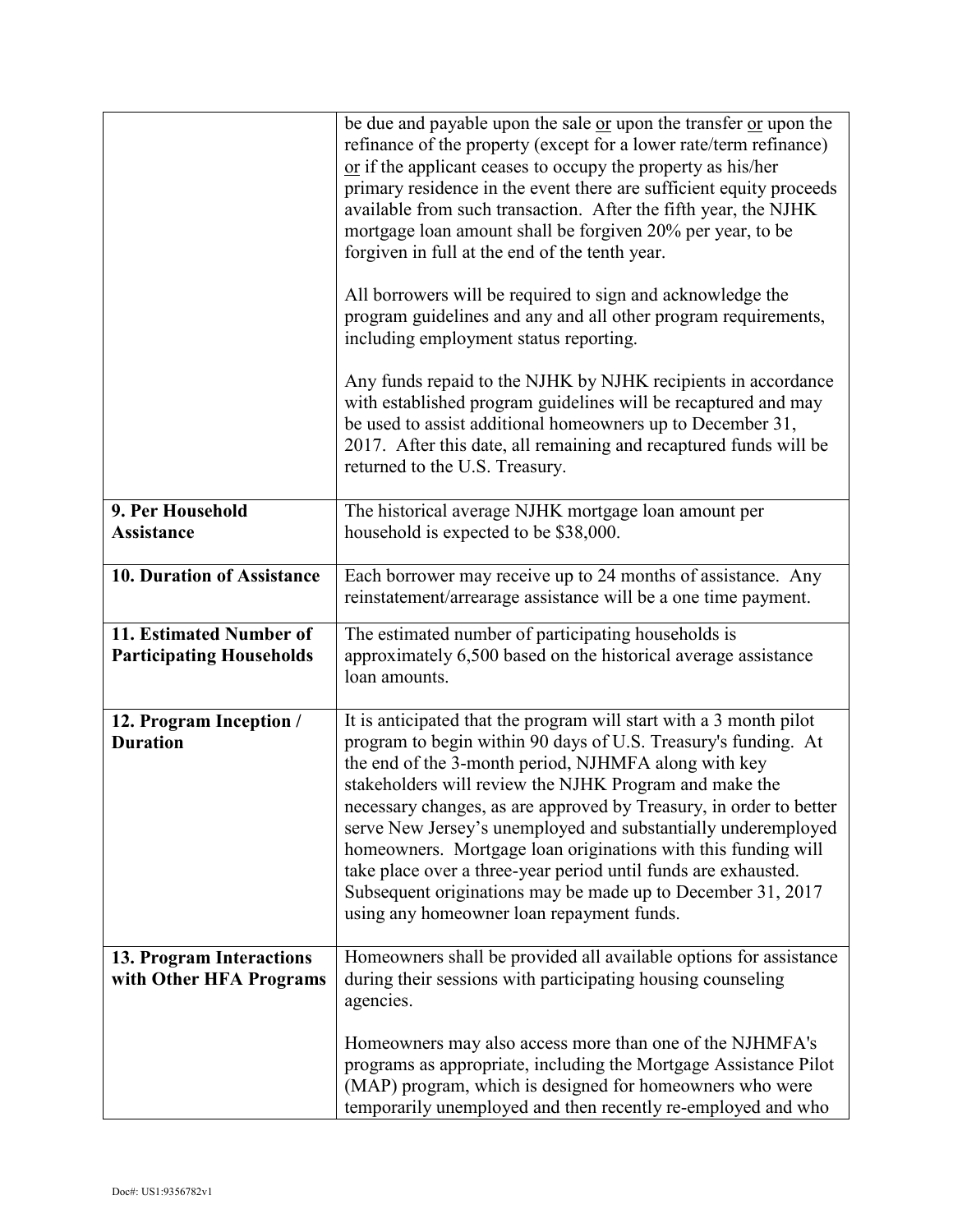|                                                                  | need arrearage payoffs only (funding for this program is limited).<br>The NJHMFA also administers the New Jersey Judiciary<br>Foreclosure Mediation Program which involves<br>counselor/mortgage lender/homeowner mediations that are<br>scheduled and supervised by the courts.                                                                                                                                                                                                                                    |
|------------------------------------------------------------------|---------------------------------------------------------------------------------------------------------------------------------------------------------------------------------------------------------------------------------------------------------------------------------------------------------------------------------------------------------------------------------------------------------------------------------------------------------------------------------------------------------------------|
| <b>14. Program Interactions</b><br>with HAMP                     | Homeowners shall be provided all available options for assistance<br>during their sessions with participating housing counseling<br>agencies. This includes assistance available under HAMP.<br>Determination of homeowner eligibility for HAMP or UP will be<br>made and utilized before any determination of homeowner<br>eligibility for HomeKeeper. NJHMFA's intake application for<br>HomeKeeper will include information that will help participating<br>counselors to make these preliminary determinations. |
| 15. Program Leverage<br>with Other Financial<br><b>Resources</b> | None                                                                                                                                                                                                                                                                                                                                                                                                                                                                                                                |
| 16. Qualify as an<br><b>Unemployment Program</b>                 | $\boxtimes$ Yes<br>$\Box$ No                                                                                                                                                                                                                                                                                                                                                                                                                                                                                        |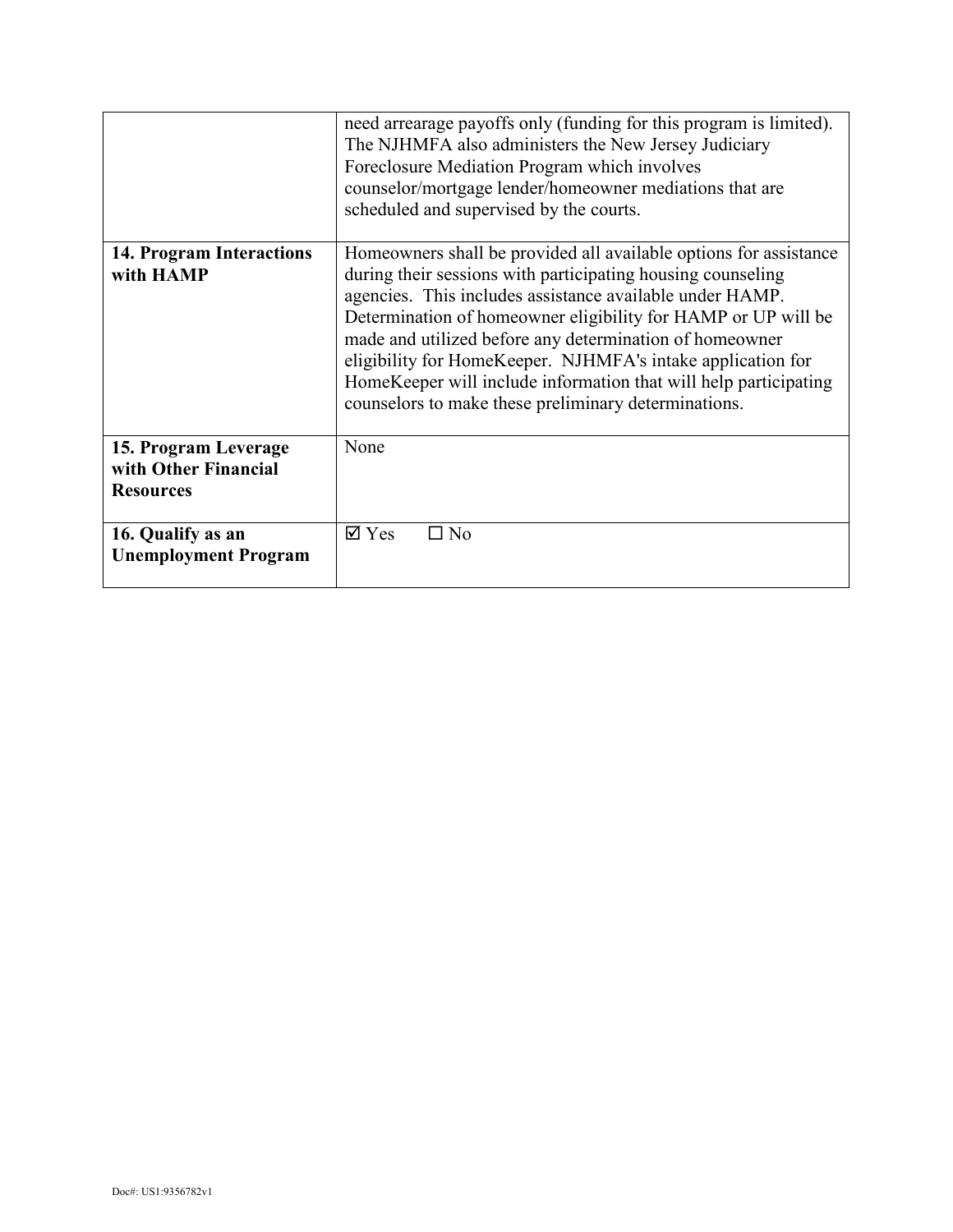# **SCHEDULE C**

## **PERMITTED EXPENSES**

|                                                                 | <b>New Jersey</b> |
|-----------------------------------------------------------------|-------------------|
|                                                                 |                   |
|                                                                 |                   |
| One-time / Start-Up Expenses:                                   |                   |
| Initial Personnel                                               | \$500,000.00      |
| Building, Equipment, Technology                                 | \$655,000.00      |
| <b>Professional Services</b>                                    | \$100,000.00      |
| Supplies / Miscellaneous                                        | \$0.00            |
| Marketing /Communications                                       | \$100,000.00      |
| Travel                                                          | \$0.00            |
| Website development /Translation                                | \$350,000.00      |
| Contingency                                                     | \$1,000,000.00    |
| <b>Subtotal</b>                                                 | \$2,705,000.00    |
|                                                                 |                   |
| <b>Operating / Administrative</b><br><b>Expenses:</b>           |                   |
| <b>Salaries</b>                                                 | \$12,500,000      |
| Professional Services (Legal,<br>Compliance, Audit, Monitoring) | \$2,000,000.00    |
| Travel                                                          | \$60,000.00       |
| Buildings, Leases & Equipment                                   | \$1,500,000.00    |
| Information Technology &<br>Communications                      | \$3,000,000.00    |
| Office Supplies/Postage and                                     |                   |
| Delivery/Subscriptions                                          | \$250,000.00      |
| Risk Management/ Insurance                                      | \$450,000.00      |
| Training                                                        | \$400,000.00      |
| Marketing/PR                                                    | \$500,000.00      |
| Miscellaneous                                                   | \$1,500,000.00    |
| <b>Subtotal</b>                                                 | \$22,160,000      |
|                                                                 |                   |
| <b>Transaction Related Expenses:</b>                            |                   |
| <b>Recording Fees</b>                                           | \$2,000,000.00    |
| Wire Transfer Fees                                              | \$350,000.00      |
| <b>Counseling Expenses</b>                                      |                   |
| File Intake                                                     | \$4,000,000.00    |
| <b>Decision Costs</b>                                           | \$0.00            |
| Successful File                                                 | \$6,200,000.00    |